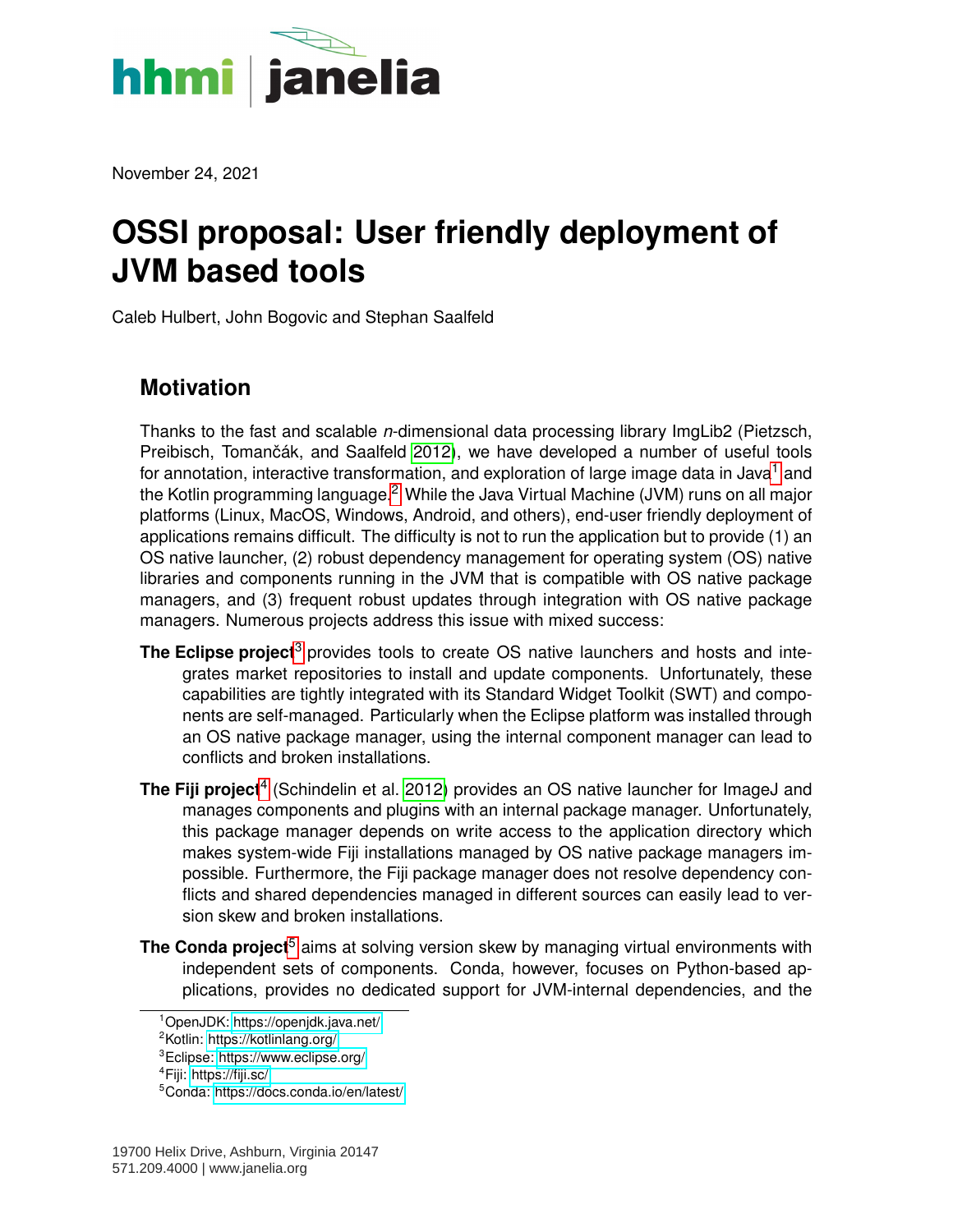management of components in virtual environments can interact unpredictably with OS native package management.

- **The Maven project**<sup>[6](#page-1-0)</sup> provides a build system that manages versioned dependencies to compile JVM based applications but does not provide support to manage OS native dependencies and has very rudimentary capabilities to run applications.
- **The JGO project**<sup>[7](#page-1-1)</sup> is a Python launcher for JVM based applications that uses Maven to manage JVM-internal dependencies. It can be installed with conda which can be used to manage OS native dependencies.

Several of our applications<sup>[8](#page-1-2)</sup> are distributed with Fiji where maintenance of updates is difficult and fragile because no automatic dependency management exists and individual components interact with a very large environment of dependents and dependencies. Other special purpose tools come without a native launcher and defer to the user (or an IDE such as Eclipse) to resolve and provide dependencies, and to start the appropriate class.

The standalone N5 utilities<sup>[9](#page-1-3)</sup> use an ad-hoc platform dependent installation script for Linux and MacOS that uses Maven to resolve and install JVM-internal dependencies and creates an OS native launch script that sets the appropriate class path for the JVM. This ad-hoc installer is difficult to maintain and has broken repeatedly over the last few years. It also lacks appropriate management for OS native dependencies like the blosc<sup>[10](#page-1-4)</sup> shared libraries, particular for newer versions of MacOS. Installation is possible on Windows by reproducing the steps performed by the installation script and some Windows specific path editing, but an automatic installer has not been developed for lack of time.

The JavaFX application Paintera<sup>[11](#page-1-5)</sup> uses Conda to manage OS native dependencies and JGO to manage JVM-internal dependencies and to provide an OS native launcher. While the application does not interact with Python, it currently requires the installation of a complete Python envorinment to launch JGO. The launcher must be started from the conda terminal which is not user friendly.

## **Goals and milestones**

The goal of this project is to develop a packaging tool chain for tools with JVM and non-JVM dependencies, and to establish standardized distribution channels for these tools at Janelia. The proposed efforts will make installation easier, more reliable for end-users, and thereby reduce long-term software maintenance costs for developers while improving the user experience as well as the visibility and accessibility of the tool. The reproducibility of scientific software will be improved, as software will be less likely to break, e.g. due to version skew. While the initial focus will be tools developed and distributed at Janelia, the results are expected to translate seamlessly to the wider open source community and will simplify the distribution of such tools worldwide.

<span id="page-1-0"></span><sup>&</sup>lt;sup>6</sup>Maven:<https://maven.apache.org/>

<span id="page-1-1"></span><sup>7</sup> JGO:<https://github.com/scijava/jgo>

<span id="page-1-2"></span><sup>8</sup>Saalfeld lab projects:<https://github.com/saalfeldlab>

<span id="page-1-3"></span><sup>9</sup>N5 utilities:<https://github.com/saalfeldlab/n5-utils>

<span id="page-1-4"></span><sup>10</sup>Blosc:<https://github.com/Blosc/c-blosc>

<span id="page-1-5"></span><sup>11</sup>Paintera:<https://github.com/saalfeldlab/paintera>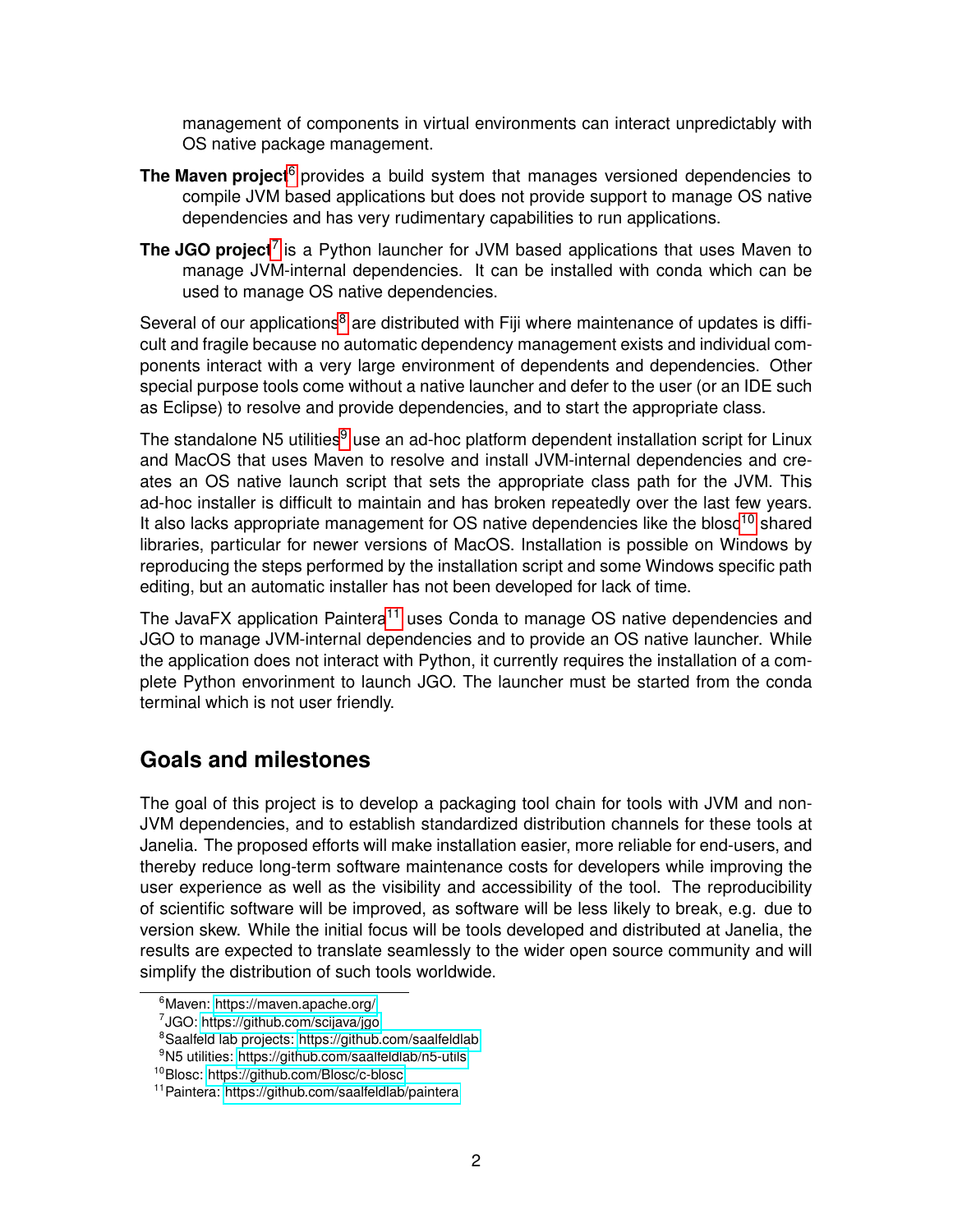Java  $14^{12}$  $14^{12}$  $14^{12}$  introduced the Java Packaging tool<sup>[13](#page-2-1)</sup> which became an official part of the stan-dard distribution with Java 16.<sup>[14](#page-2-2)</sup> The Java Packaging tool aims at generating OS native packages and launchers for JVM applications that contain a Java runtime environment, JVM dependencies and resources, as well as a native launcher. The tool uses Java's module system to reduce the footprint of the package to the minimal set of modules required to run the application. We do not know how OS native dependencies are handled and if it is possible to share runtimes and dependencies with other packages. However, the jpackage tool is highly configurable and the structure of OS native packages is well documented. We therefore expect that a solution can be built that enables sharing dependencies and using the OS native package manager to update the application.

#### **Exploration**

At first, the jpackage tool needs to be explored and understood. Experimental OS native packages for the N5 utitilities should be created and tested. We will have to develop an understanding of what the benefits and shortcomings of bundling a stripped down Java runtime with a fat set of dependencies is, how OS native dependencies can be handled (in the case of N5 utilities we want to support compression with blosc), and how it can be expanded to release individual components as OS native shared libraries and use an OS wide JVM installation.

#### **Consolidation**

Building on our understanding of the packaging and release process, we will streamline the release of OS native packages and distribute them through a dedicated Downloads section of the GitHub repositories and through the standard software channels of modern operating systems, e.g. for Ubuntu Linux, we will establish a Janelia PPA. Distributions of the N5 utilities, Paintera, tools for deformable registration and conversion of large datasets (Bogovic, Hanslovsky, Wong, and Saalfeld [2016;](#page-2-3) Bogovic et al. [2020\)](#page-3-2), and tools to manually proofread and modify intermediate results in the volume reconstruction pipeline for FIB-SEM volumes (Scheffer et al. [2020;](#page-3-3) Xu et al. [2021\)](#page-3-4) will be generated, tested, and released for Ubuntu Linux, MacOS, and Windows.

#### **Maintenance**

The packaging platform and the distribution channels must be maintained to fix bugs, to continuously release upgrades of our tools, and to track the evolution of the Java runtime, the packaging tool chain, and the underlying operating systems. The platform will be documented and opened to the open source community such that the burden of updates and maintenance can be shared.

### **References**

<span id="page-2-3"></span>Bogovic, J. A., P. Hanslovsky, A. Wong, and S. Saalfeld (2016). "Robust registration of calcium images by learned contrast synthesis". In: *ISBI*, pp. 1123–1126.

<span id="page-2-0"></span><sup>12</sup>OpenJDK 14:<https://openjdk.java.net/projects/jdk/14/>

<span id="page-2-1"></span><sup>13</sup>jpackage:<https://openjdk.java.net/jeps/392>

<span id="page-2-2"></span><sup>14</sup>OpenJDK 16:<https://openjdk.java.net/projects/jdk/16/>